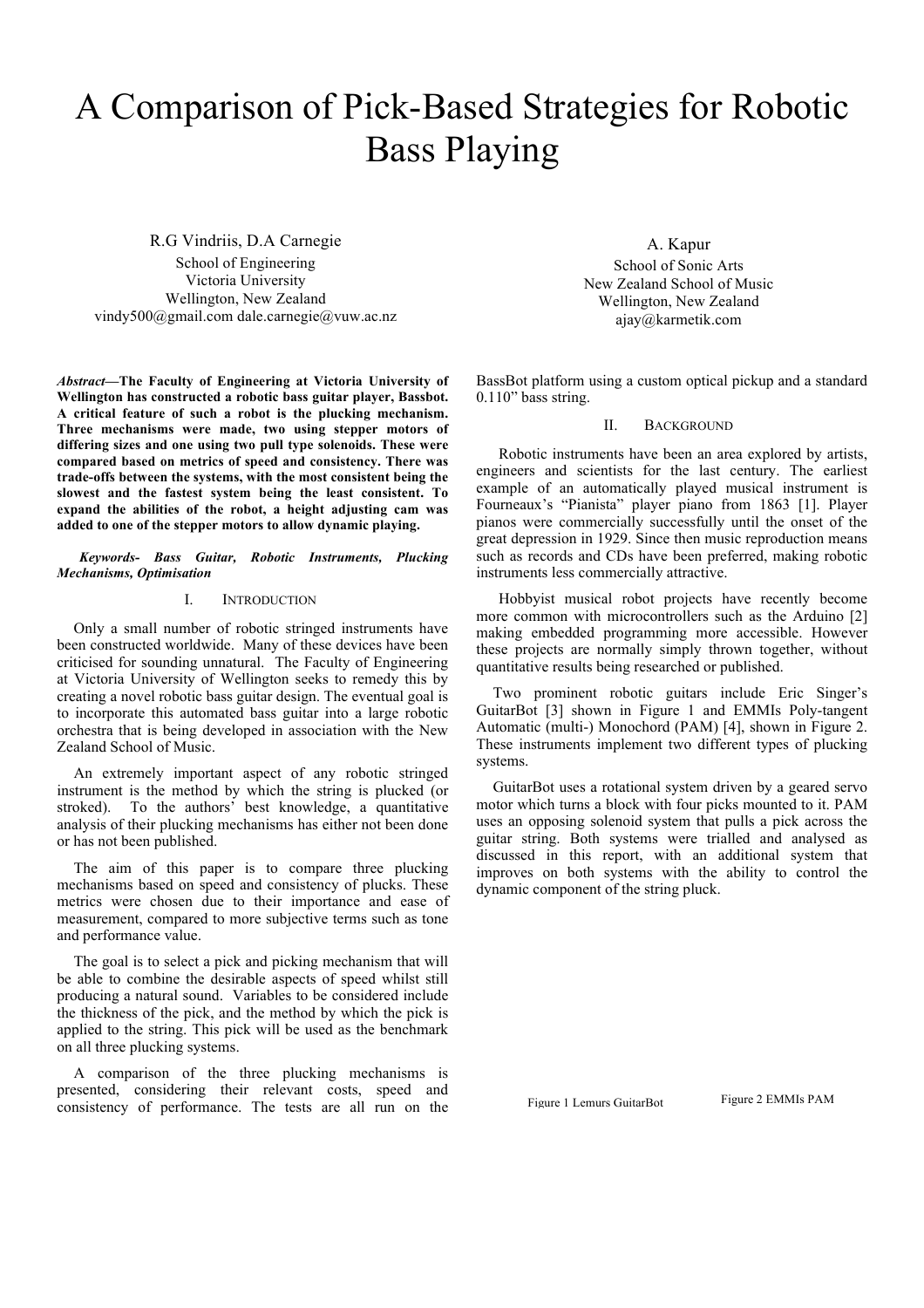# III. TEST RIG

To test various plucking techniques a test bench (Figure 3) was constructed. A galvanised steel frame was used to ensure rigidity with a sheet of plywood riveted on top. The plywood allows aluminium brackets to be attached simply with woodscrews. Motors, solenoids and pickups have been attached to these brackets allowing easy construction and modification. Stainless steel U shaped brackets were placed at each end to elevate the string, one with a notch to hold the string and the other with a machine head allowing the string to be tuned.



Figure 3 BassBot Test Bench

Initially a standard magnetic bass guitar pickup was used to convert the string's vibrations into an electrical signal. However this sensor suffered from interference from the motors, even when a mu-metal shield is used. To solve this problem an optical pickup [5] is incorporated. This is made from an infrared LED and photo-transistor. The string is placed between the optical pair, casting a shadow on the receiver. The changing shadow from the vibrating string creates an electrical signal that corresponds to the vibrating frequency of the string.

Commands were sent to the plucking mechanisms using the MIDI protocol [6]. A custom MIDI controller was implemented on an Arduino UNO microcontroller development board with shields (PCBs designed with headers to plug onto the Arduino board) made for driving the mechanisms (Figure 5).

the solenoid system is very similar to Expressive Machines PAM. The large stepper is a modified version of the pick wheel with the addition of MIDI *velocity* controlled height, allowing dynamic control.

The plucking mechanisms were evaluated on two main criteria; max speed and consistency of strikes. The faster the system, the better, as the mechanical system should not limit the musician controlling the robot; but rather be able to respond adequately. The world's fastest guitarist can play at 600 beats per minute or 23.5 notes per second (nps) [7] and thus is the benchmark for the plucking systems.

Consistency is also important, delivering a repeatable volume pluck. To test consistency, a sample of 100 plucks was taken 10 seconds apart on each system, with the RMS power of each pluck with 2 s of decay time being recorded. To compare the systems the standard deviation was taken of the 100 plucks. The units for this are arbitrary, with no meaning of their own, but providing a means of comparison.

The large stepper system also has its dynamic range measured, relating the RMS power of its plucks against the height of the mechanism.

#### *A. Pick selection*

Initially a guitar pick had to be chosen for use with the picking systems. Seven Dunlop® picks were compared; 0.5mm, 0.6mm, 0.88mm, 2mm stiff Tortex® picks and 0.46mm, 0.88mm and 1mm flexible Nylon picks.

Thicker picks give a much deeper sound due to a larger fundamental than the thinner picks of the same material. Higher harmonics are heard easier with the thinner picks as the fundamental is not as dominant. As tone is subjective with different tones preferred by different genres of music or individual musicians, this metric was not given the same priority as speed when comparing the picks.

One pick was placed on the small stepper system at a time and the maximum speed that the stepper motor could turn while plucking a string at a set height sixteen times without slipping was recorded (Figure 6). It can be observed that the nylon picks can be played at a higher speed than their Tortex® counterparts. This is due to the flexibility of the nylon, allowing the pick to push past the string while offering less resistance than the stiffer Tortex® picks.



Figure 6 Pick speed comparison

Figure 4 Optical pickup Figure 5 Arduino + Shield

#### IV. PLUCKING MECHANISMS

Three plucking mechanisms are investigated. For the purpose of this document they will be referred to as small stepper, large stepper and solenoid system. The small stepper system is based on Eric Singer's GuitarBot's pick wheels while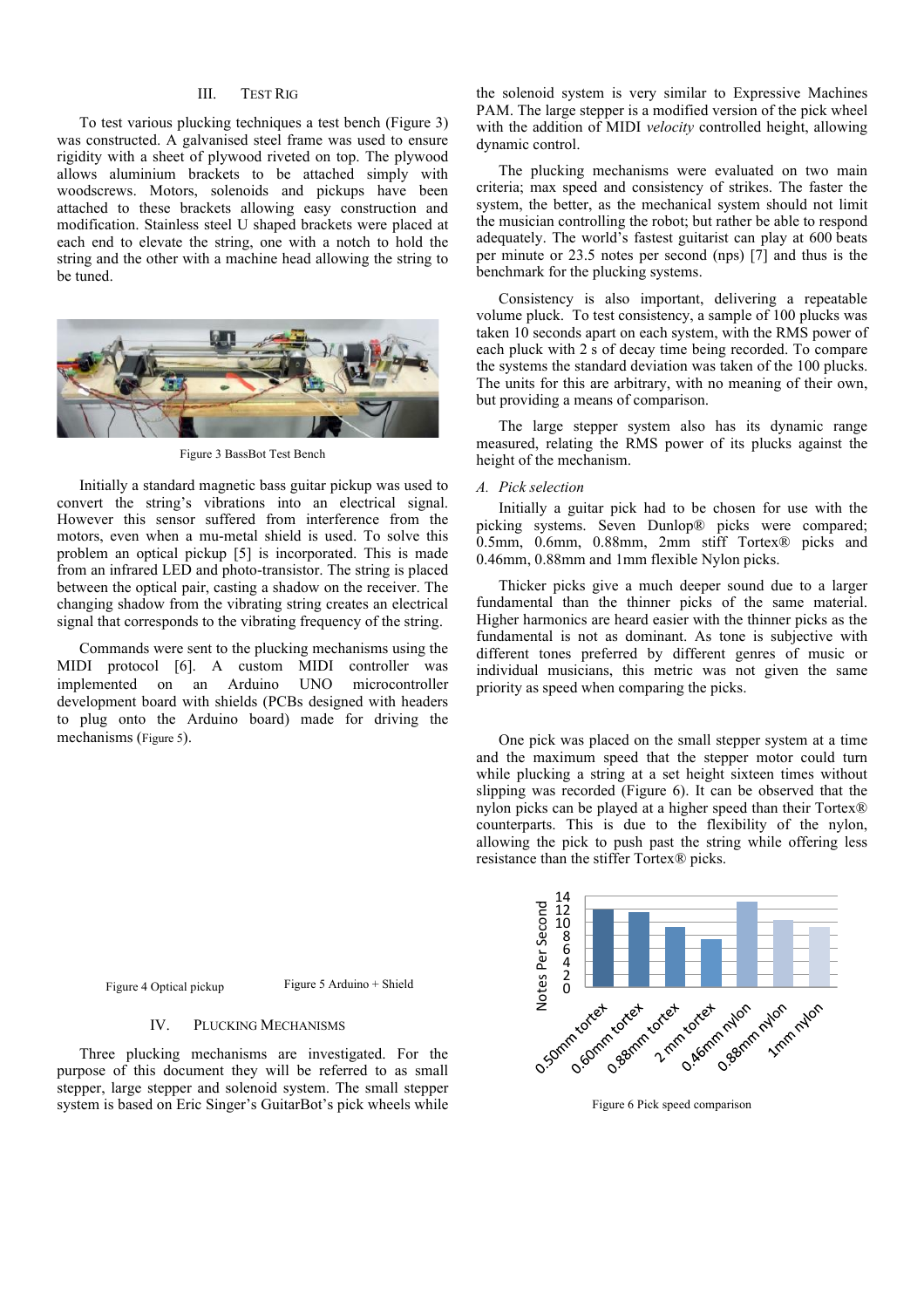While the 0.46 nylon pick can pluck the fastest at 13 notes per second (nps) it does not strike the string with a defined  $\hat{\mathbf{a}}$  attack<sup>1</sup>. As it is flexible it simply bends past the string, not giving a defined attack sound. This attack portion of a pluck is important from a musical standpoint as it clearly defines the start of the note.

The more rigid 0.5mm Tortex® pick gave a much more defined attack and a louder sustain, while only being slightly slower (12 nps). These two picks were placed on the stepper motor and played after each other. Their response is shown in Figure 7. Due to the stronger response and high speed, the 0.5mm Tortex® pick was used on all the plucking mechanisms.



Figure 7 0.46mm Nylon and 0.5mm Tortex

# *B. Small Stepper System*

The small stepper system consists of a Mercury Motor SM-42BYG011-25 NEMA 17 motor being driven by the EasyDriver stepper motor driver [8] attached to a height adjustable L-bracket shown in Figure 8. An aluminium block with four 0.5mm Tortex® picks is mounted onto the shaft of the motor giving it a plucking rate of 4 plucks per shaft rotation in a configuration similar to Eric Singer's GuitarBot [3].

This system is the second most expensive, with the motor costing \$15 and the motor driver board costing \$13.



Figure 8 Small Stepper Plucking System

#### *1) Speed*

The small stepper motor in its current configuration is the slowest of the three systems at 12nps. This could however easily be doubled by using an eight-pick wheel as used by the large stepper system, although the mechanism can only play when the tip of the pick is pushed across the string due to low torque. If the motor is set too high, raising the pick, then the system slips.

#### *2) Consistency*

The small stepper motor is the most consistent, that is consecutive plucks have similar amplitude and decay. The 100 pluck test has a mean of 0.0148 and a standard deviation of 0.0027.

#### *C. Solenoid System*

The second system developed is a solenoid push-pull configuration similar to EMMI's PAM robot [4](Figure 9). This consists of two Solen 121E18711 pull-type solenoids opposing one another, driven at 24V by IRLD024 N-channel MOSFETs controlled by the Arduino.

The guitar pick is mounted to a T bracket which is attached to the solenoid plungers. To stop the plungers rotating, a slotted piece of acrylic is attached above the solenoids to guide the pick bracket. The solenoids are attached to L brackets which in turn are attached to a bracket that allows adjustment for the height of the solenoids and the separation between them.



Figure 9 Solenoid System

The solenoid system is the cheapest to build with the solenoids costing \$5 each and no special driver board required, rather two \$0.50 MOSFETs are all that is required. Parts for this system total \$11.

#### *1) Speed*

The solenoid system performed well in terms of speed reaching a maximum of 20 nps. The solenoids were moved to different positions as the force of a solenoid is inversely proportional to the stroke<sup>2</sup> squared [9] and the maximum speed was recorded (Figure 10). As can be seen, the maximum speed is indeed a quadratic response, with the limits being set at one end by the pick bracket not having enough space to move over the string. At the far end of the curve, the movement was limited by the solenoid plungers falling out of the solenoid casings.

 $<sup>1</sup>$  Attack: The initial run-up of level from nil to peak</sup>

<sup>&</sup>lt;sup>2</sup> Stroke: Distance between end-stop and plunger end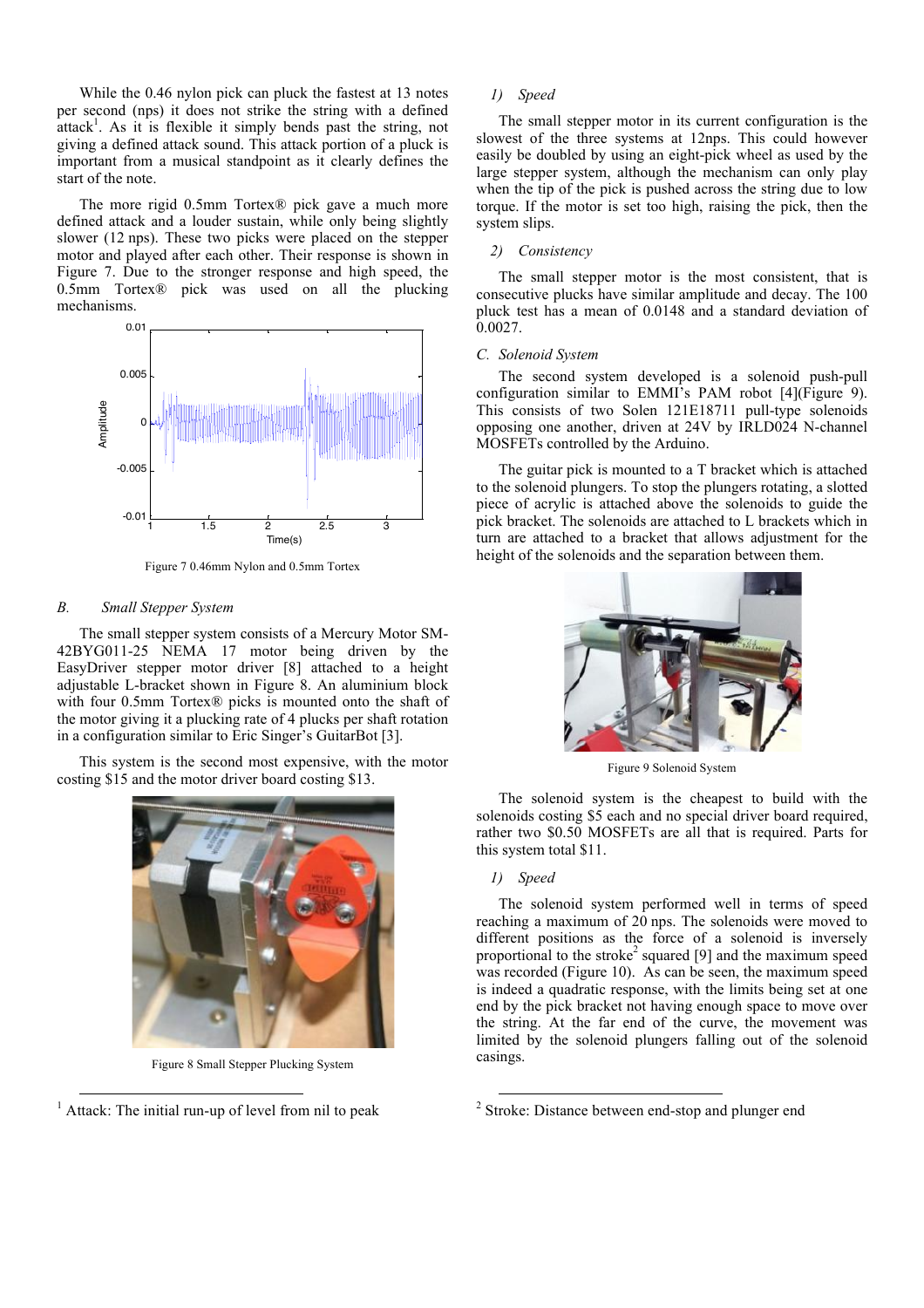

Figure 10 NPS vs. Distance between two brackets

#### *2) Consistency*

If every second pluck is observed, the solenoid system is very consistent. However, for an unknown reason the system prefers to go one way more than the other. To try and fix this problem, a metal plate was added to the T-bracket sandwiching the pick. Solenoids were swapped, the pick bracket assembly was turned and the PWM to the stronger side was reduced to even the system out. The results of these tests are shown in Figure 11.



Figure 11 balancing the solenoid system

It can be seen that the additional plate did help the situation, although it did not completely fix it. Rotating the pick bracket and swapping the solenoids with spare ones had little to no effect. Slowing down the predominant side did balance the system, with detriment to the overall speed of the system.

The final system with the plate on and 100% PWM on each solenoid had a RMS Power mean of 0.0443 and standard deviation of 0.0099 in the 100 pluck test.

#### *D. Large Stepper System*

The solenoid system and small stepper system were both found lacking in their performance. The solenoids are inconsistent between alternative plucks, and the small stepper system is slow. A system (Figure 12) was set up that combines the consistency of the small stepper system with the speed of the solenoid system.



Figure 12 Large Stepper System

This consists of a NEMA-23 57BYG621 stepper motor driven by a STMicroelectronics L6208PD stepper motor driver evaluation board. This motor can deliver significantly more torque than the smaller stepper; 12.5 kg-cm as compared to 2.3 kg-cm. This allows the system to drive more than just the tip of the pick across the string without slipping as the small stepper is prone to.

This is the most expensive system to build. It consists of a \$33 stepper motor, a \$15 servo motor, a \$60 stepper motor driver and is the most complicated bracket to manufacture.

# *1) Speed*

Eight picks were mounted to further increase the speed of the system as compared to the smaller system. The picks were mounted on a 45 degree angle to give a sliding effect closer to how a human plays as opposed to pushing perpendicularly through the string.

Using the  $0.5$ mm Tortex $\overline{\textcircled{\text{p}}}$  picks, the large stepper system can rotate at 3.125 rps or 25 nps without slipping. This is over twice that of the smaller stepper and 25% greater than the solenoid system.

# 2) *Consistency*

The large stepper motor has a similar consistency to the solenoids although it is not as uniform. This is mainly due to the servo not holding the stepper motor at an exact height, but rather pulsing up and down small amounts quickly. Each pick is also at a slightly different position which contributes a variance in each of the eight plucks. The RMS power plotted against 100 pucks is shown in Figure 13.



Figure 13 RMS power vs. plucks

The 100 pluck test has a mean of 0.0812 and a standard deviation of 0.0097, meaning that the consistency of this system is statistically similar to the solenoid system.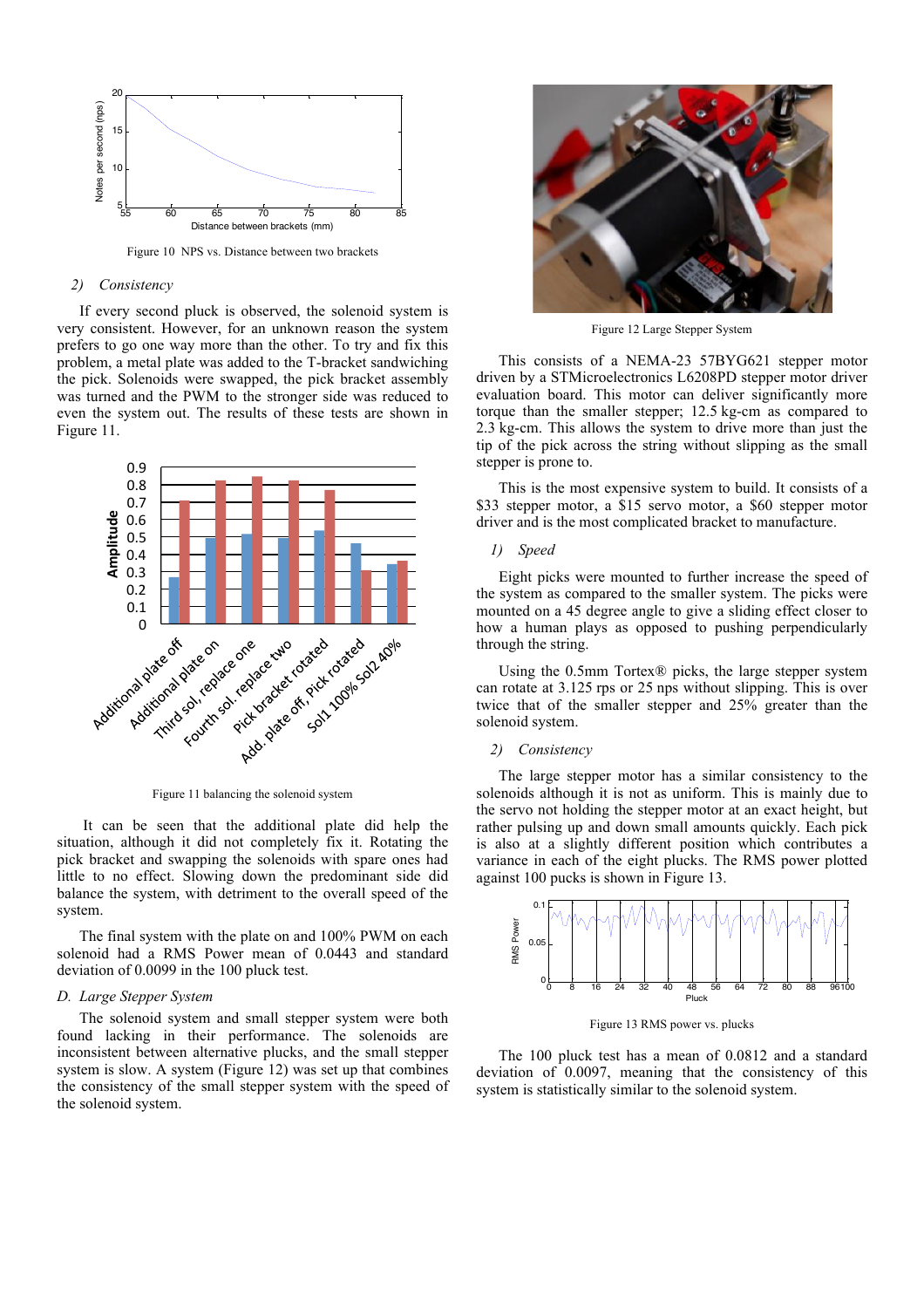# *3) Dynamics*

One of the areas not explored in past plucking mechanisms is the ability to adjust the height for plucking dynamics. This is useful as a recurring problem in robotic instruments is that they sound like robots. The guitar needs to be able to play loud and quiet notes to better emulate a human playing style, thus making the robot's music sound natural, rather than "mechanical".

To test the servo mechanism, the large stepper motor system was sent eight pluck instructions ten times per degree of height. Eight plucks were needed to account for any differences between the positioning of the pick wheel. This set of plucks was repeated ten times so an average could be taken and then the stepper motor was lifted one degree by the servo and repeated. The RMS power value of each set of eight plucks were averaged and plotted against the normalised height of the stepper motor



Figure 14 Average RMS value vs. Pluck Set

The figure above shows a linear region where the output increases smoothly with the servo height between 1.3 cm and 1.6 cm. Above 1.6cm the string is being hit so hard that the string is being overdriven and the system cannot consistently pluck it. Below 1.3 cm the string is not actually being touched; rather the mechanical coupling of the motor with the test bench base, is exciting the string.

#### *E. Summary*

As expected, the large stepper motor was the fastest system at 25 notes per second (Figure 15) and is also faster than the world record holder John Taylor at 23.5 nps. The solenoid system comes close at 20 nps and the small stepper system is behind at only 12 nps.



Figure 15 Speed summary

The smaller stepper motor is the most consistent of the three systems with a standard deviation of 0.0027. The solenoid and large stepper systems are very similar with standard deviations of 0.0099 and 0.0097 respectively. This is shown in Figure 16.



Figure 16 Standard Deviation of the three systems

#### V. FUTURE IMPROVEMENTS

This study has focussed on plucking mechanisms using guitar picks only. A future improvement could include using different techniques such as hitting with a drum stick, bowing, electromagnets (E-Bow), bouncing, and using rubber or glass wheels. These would give different responses to the guitar picks, allowing the robot to have a greater tonal range.

The systems could be further improved by using an optimisation algorithm such as genetic algorithms or similar to find optimum speeds and forces to apply to the string.

The solenoid system excels in its cost:performance ratio. A system that uses a servo to raise one of the servo brackets with the other bracket on a hinge as depicted in Figure 17 would allow dynamic control without the hefty price tag of the large stepper system.



Figure 17 Solenoid system with dynamic control